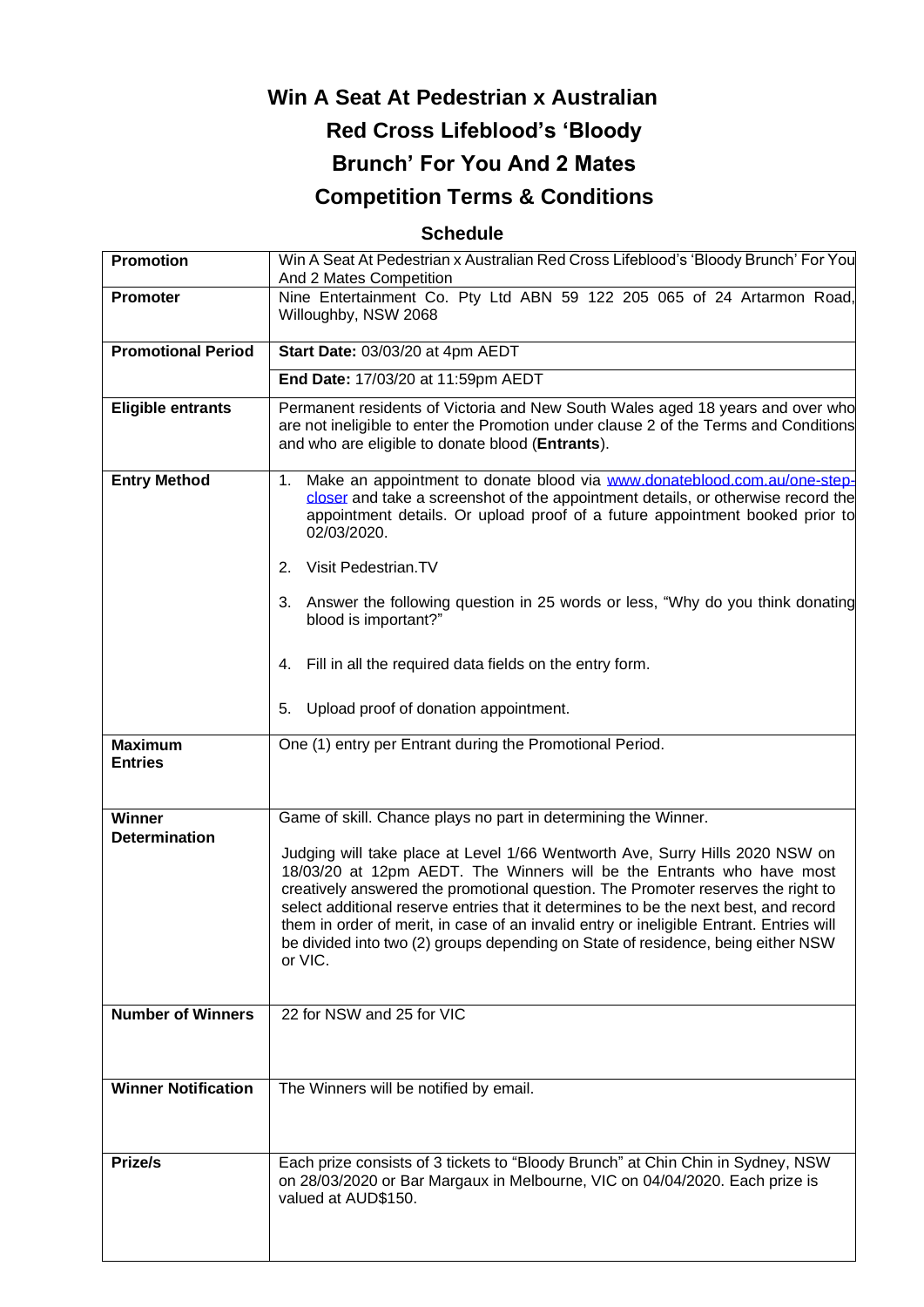| <b>Total Prize Pool</b>             | AUD\$7,500                                                                                                                                                        |
|-------------------------------------|-------------------------------------------------------------------------------------------------------------------------------------------------------------------|
| <b>Special</b><br><b>Conditions</b> | Winners must make their own way to and from the event at their own cost. Prize can<br>only be taken on 28/03/2020 for NSW winners and 04/04/2020 for VIC winners. |
|                                     | Entrants chosen guests do not need to provide proof of a blood donation appointment.                                                                              |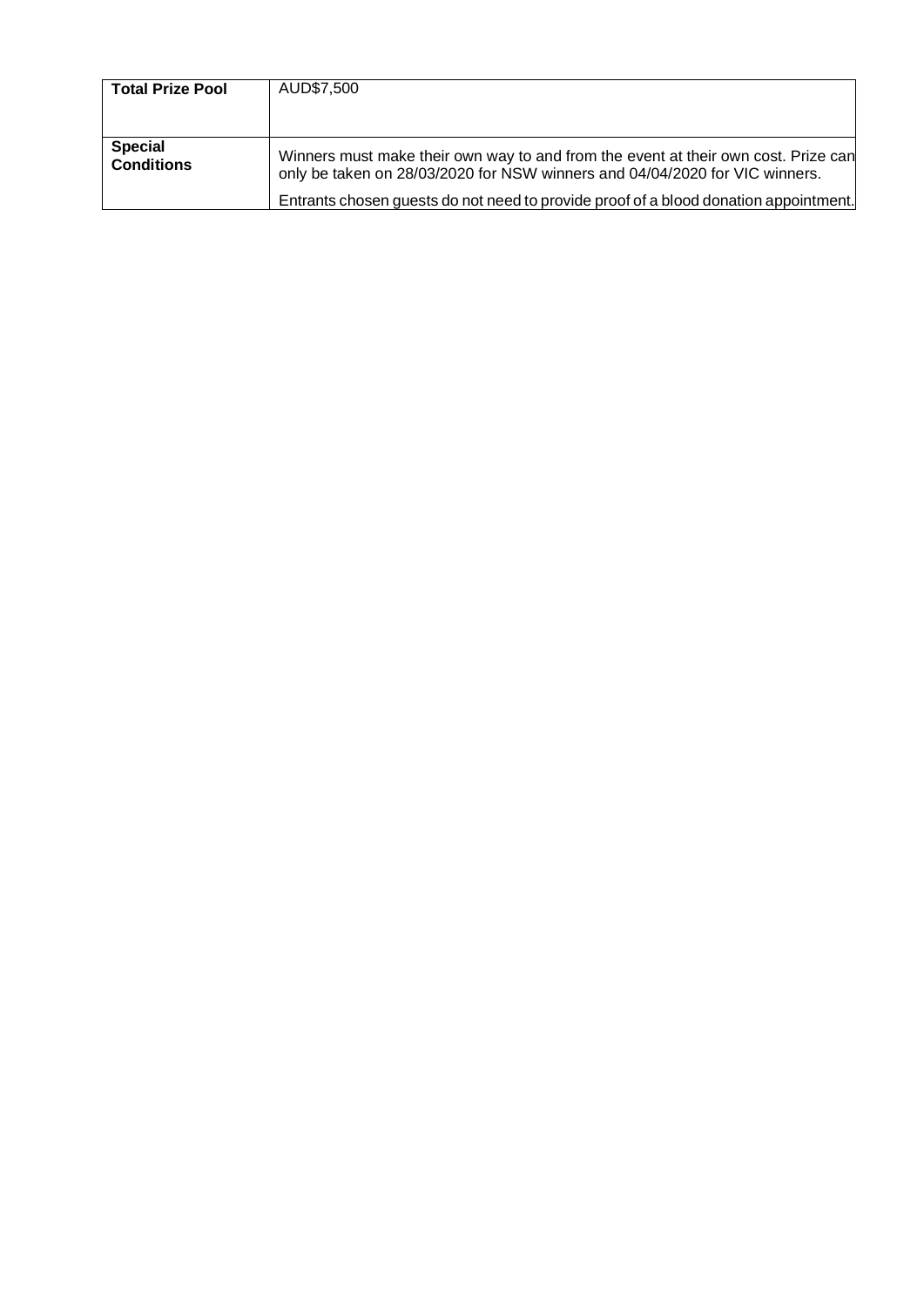## **Terms and Conditions**

#### **Entry into the Promotion**

- 1 The Schedule above and all other entry instructions and prize information published by the Promoter form part of these Terms and Conditions. Each Entrant agrees and acknowledges that they have read these Terms and Conditions (and Schedule) and that entry into the Promotion constitutes acceptance of these Terms and Conditions (and Schedule). All capitalised terms used in these Terms and Conditions have the meaning given in the Schedule, unless stated or as the context otherwise provides.
- 2 Entry is not open to:
	- a) directors, management, employees, officers and contractors of:
		- i. the Promoter,
		- ii. any related bodies corporate of the Promoter, and
		- iii. the agencies and companies associated with the Promoter or the Promotion; and
	- b) a spouse, de facto spouse, partner, guardian, parent, child or sibling (whether natural or by marriage or adoption) of any person set out in clause 2a).
- 3 Entries must be received by the Promoter during the Promotional Period. All entries are deemed to be received at the time of receipt by the Promoter, not the time of transmission by the Entrant. Records of the Promoter and its agencies are final and conclusive as to the time of receipt.
- 4 Entrants may submit entries up to the Maximum Entries.
- 5 Entry into the Promotion via social media, promotional website or email is free. However, any costs associated with accessing the relevant social media platform, promotional website or email service are the responsibility of each Entrant and dependent on the internet service provider used.
- 6 All entries to the Promotion may be subject to verification by the Promoter. Entrants must, within seven (7) days of being asked and at the Promoter's cost, allow the Promoter to inspect and copy any documents that the Promoter may request establishing eligibility to enter the Promotion, including but not limited to receipts, evidence of age, residence and identity. The Promoter may decide in its sole discretion which documents are considered suitable for establishing eligibility to enter or win. If a Winner cannot provide suitable proof of eligibility to the Promoter's satisfaction, they forfeit their Prize in whole and no substitute or compensation will be offered.
- 7 The Promoter may, at its absolute discretion, declare any or all entries made by an Entrant to be invalid if the Entrant:
	- a) fails to establish their entitlement to win the Promotion to the Promoter's satisfaction; or
	- b) fails to produce items as required by these Terms and Conditions or produces items that appear to be illegible, stolen, forged, reconstructed, altered, incomplete or tampered with in any way; or
	- c) appears, to the Promoter, to have tampered with, or benefited from tampering with, the entry process; or
	- d) has submitted an entry that is not in accordance with these Terms and Conditions; or
	- e) has, in the opinion of the Promoter, engaged in conduct in entering the Promotion which is fraudulent, misleading, deceptive or generally damaging to the goodwill or reputation of the Promotion or Promoter.

### **Entry material**

- 8 Entries must be submitted in accordance with the Entry Method and must not be: incomplete; incomprehensible; unlawful or capable of violating any law or giving rise to a civil action; obscene; defamatory or libellous; threatening or harassing; pornographic or contain nudity; hateful; offensive; incite or be capable of encouraging conduct that would be considered a criminal offence; and in violation of the terms and conditions of the relevant social media platform used to enter the Promotion.
- 9 Entrants warrant that their entry is their own original work, it is not copied in any manner from any other work, and it does not infringe the copyright, moral rights, trade mark rights or any other rights of any third party.
- 10 All entries immediately become and remain the property of the Promoter. The Promoter reserves the right to use, reproduce, distribute, prepare derivative works of and display the entry material (and authorise others to do the same) for the purposes of conducting and promoting the Promotion, awarding the Prize and advertising and marketing the Promoter or the Promotion and/or future promotions on all media now known or later devised, in perpetuity.
- 11 By entering the Promotion, Entrants consent to any use of their entry by the Promoter which may otherwise infringe an Entrant's moral rights in the entry material, including (without limitation), exercising any of the rights in the entry material without identifying the Entrant, and using the entry material in any way that the Promoter sees fit, even if it results in derogatory treatment of the entry material (as defined in the *Copyright Act1968* (Cth)).
- 12 Each Entrant warrants that: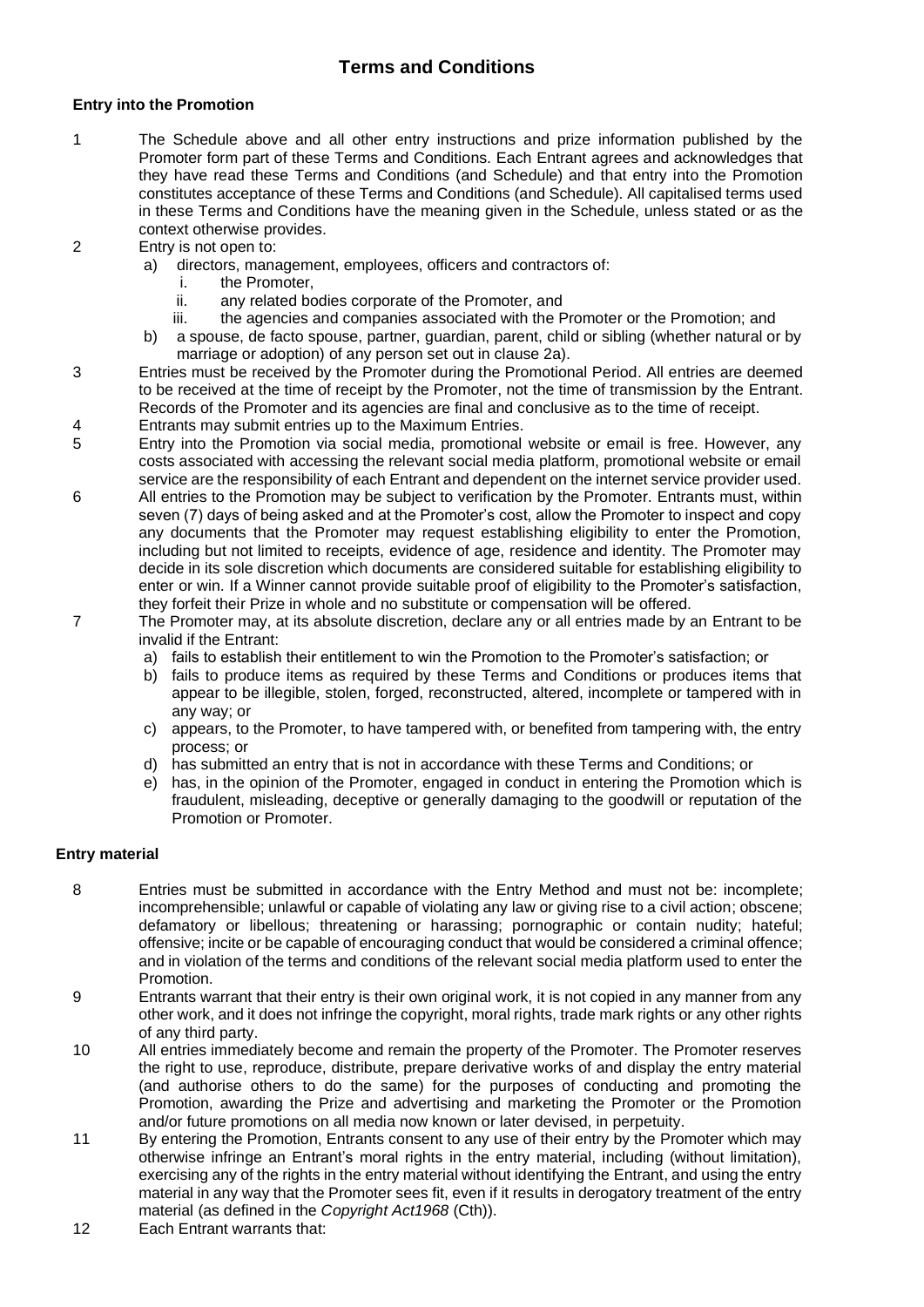- a) they have the full power and capacity to grant the rights, warranties and consents set out in these Terms and Conditions;
- b) they will fully indemnify the Promoter against any loss or damage suffered by the Promoter: i. if any of the warranties given by the Entrant are false;
	- ii. as a result of any breach these Terms and Conditions by the Entrant; and
- c) they have express consent from each person appearing in the entry material (or if a person appearing in the entry material is under the age of 18 from that person's parent or legal guardian) and the owner of any private property (including any items, objects or real property) appearing in the entry material.

#### **Winners**

- 13 The Number of Winners will be determined from all valid and eligible entries received during the Promotional Period in accordance with the Winner Determination. The Winner/s will receive the Prize/s.
- 14 The Winner/s will be notified in accordance with the Winner Notification.
- 15 All reasonable attempts will be made to contact the Winner/s. If a Prize is forfeited for any reason, that Prize will be awarded to the next best entry.

#### **General prize terms**

- 16 All Prize values are correct and based on the recommended retail value at the Start Date of the Promotion. Prize is subject to any Special Conditions outlined in the Schedule.
- 17 If a Prize or any part of a Prize is unavailable for any reason, the Promoter will, in its absolute discretion, substitute the Prize with another item of no lesser retail value, subject, where relevant, to the approval of the authorities that have issued permits for the conduct of the Promotion.
- 18 Unless expressly stated as being included in the Prize/s, all other costs and expenses associated with taking the Prize/s become the responsibility of Winner/s and their guest/s, including but not limited to:
	- a) taxes (excluding departure and any other flight-associated taxes, where flights are included in the Prize);
	- b) costs associated with inoculations, passports and/or visa applications;
	- c) transfers;
	- d) travel insurance;
	- e) spending money;
	- f) meals;
	- g) transport to/from an airport departure or return point;
	- h) any extra sightseeing or activities; and
	- i) all other incidental and ancillary costs incurred by Winner/s and/or their guest/s as a direct or indirect result of taking the Prize.
- 19 Prizes cannot be refunded or exchanged and, except as expressly permitted by these Terms and Conditions, cannot be taken as a monetary payment.
- 20 Prizes may be transferred at the Promoter's sole discretion. If the Promoter exercises its discretion to allow a Winner to transfer their Prize, the transfer will be on the condition that the transferee accepts these Terms and Conditions and the Promoter may require such acceptance in writing at its absolute discretion.
- 21 All aspects of a Prize must be taken together as a package. Prizes including attendance to an event must be taken to coincide with that event. If for any reason a Winner does not (or is unable to) take their Prize or an element of their Prize at the time stipulated by the Promoter, they forfeit their Prize or that element of their Prize and no compensation or substitute will be offered.
- 22 The Promoter reserves the right to refuse to allow an Entrant/Winner and/or their guest/s to take part or continue to take part in any aspects of the Promotion or Prize/s, for any inappropriate behaviour (including intoxication), if the relevant person does not or is not able to comply with any requirements normally associated with the particular activity or if the Promoter determines, based on the advice of an appropriate and relevant medical professional, that the relevant person is not sufficiently healthy or fit so as to safely participate in the Promotion or Prize/s.
- 23 Prizes may not, without the prior written consent of the Promoter, be resold or offered for resale at a premium (including via online auction sites) or used for advertising, promotion or other commercial purposes (including competitions and trade promotions) or to enhance the demand for other goods or services. If a Prize is sold or used in breach of this condition, the Promoter may, at its absolute discretion, withdraw the Prize. Where a Prize has been withdrawn in accordance with this clause, no refund, substitute or compensation will be offered and the Winner and any person who has purchased or otherwise bears that ticket will be refused entry.
- 24 Winner/s should seek independent financial advice at the Winner's sole expense regarding any tax implications relating to the Prize/s or acceptance of the Prize/s.
- 25 Prizes cannot be used in conjunction with any other discounts or special offers.
- 26 Each Prize will be awarded to the person named in the winning entry (as judged in accordance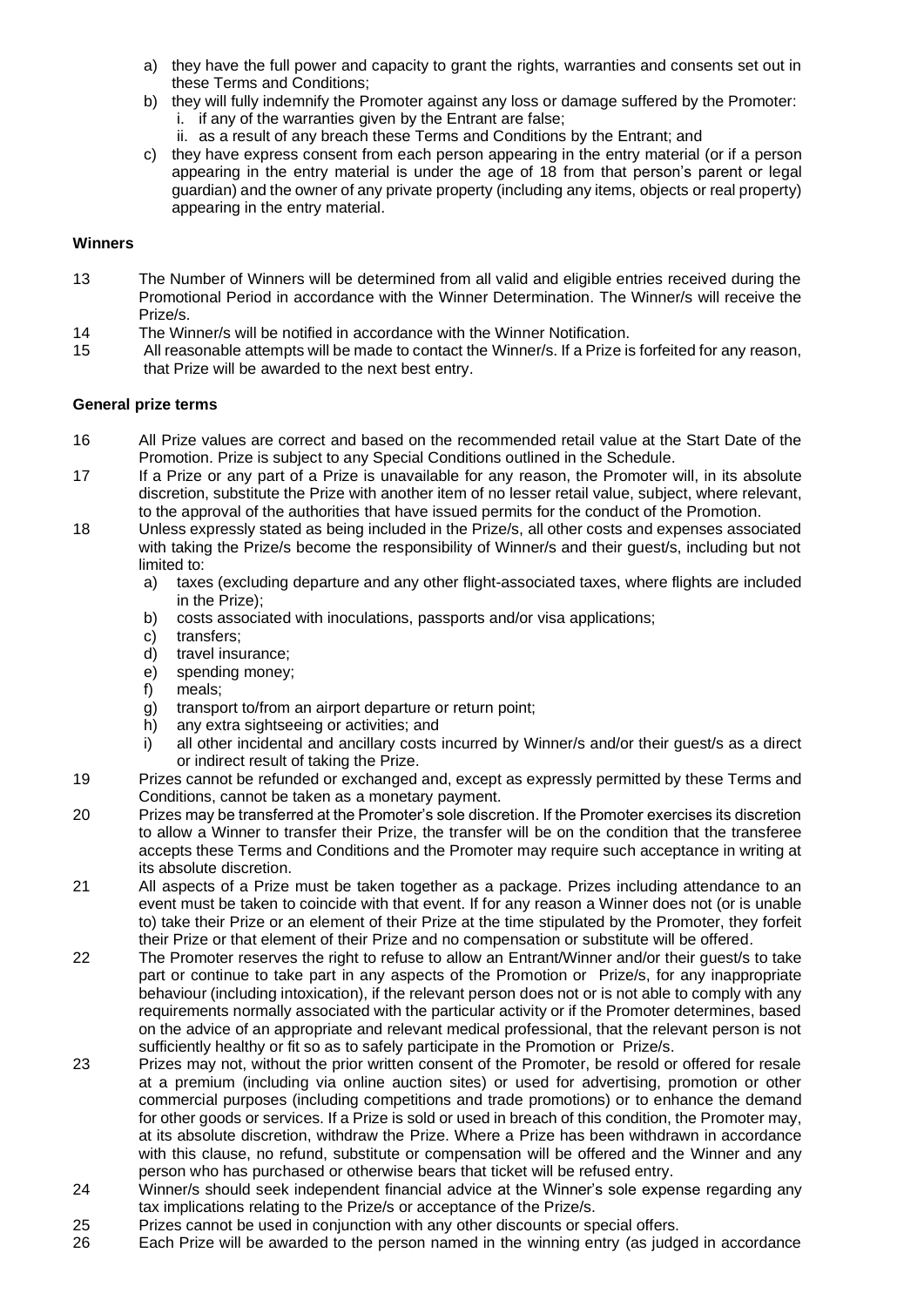with the Winner Determination).

- 27 Each Prize will be awarded in the Promoter's sole discretion. The Promoter may invalidate any prize claim where the Winner has breached these Terms and Conditions or otherwise failed to comply with any requirement under these Terms and Conditions.
- 28 It is a condition of accepting the Prize/s that the Winner/s and their guest/s must sign a legal release or releases in a form determined by the Promoter in its absolute discretion.

#### **Publicity**

- 29 By accepting a Prize, Winner/s and their guest/s agree that:
	- a) if requested by the Promoter, the Winner/s and their guest/s will:
		- i. provide comments about the Promotion and/or a photo or audio-visual clip of themselves; and
		- ii. participate in any promotional activity in connection with the Promotion or the Prize;
	- b) the Promoter may use their name, image, comments, photographs or audio-visual clips (**Materials**) for publicity and promotional purposes in any form of media, without reference or compensation to the Winner/s and their guest/s or any other person;
	- c) the Promoter may use, reproduce, edit and communicate to the public the Materials at any time in any form of media;
	- d) the Promoter may license, authorise or otherwise transfer the rights in the Materials to others to do the same; and
	- e) the Winner/s and their guest/s unconditionally and irrevocably consent to any act or omission that would otherwise infringe any of their moral rights in the Materials and waive all moral rights in the Materials.

#### **Use of social media**

- 30 The following terms apply to the extent that the Promotion is conducted on, advertised or promoted on a social media platform owned by a third party (**Platform Operator**):
	- a) each Entrant acknowledges and agrees that the Promotion is in no way sponsored, endorsed or administered by, or associated with, any Platform Operator.
	- b) each Entrant releases each Platform Operator and its associated companies from all liabilities arising in respect of the Promotion;
	- c) to the extent relevant to the Promotion, the Promoter agrees and each Entrant must agree to adhere to the prevailing terms and conditions of each Platform Operator;
	- d) Entrants understand that they are providing their information to the Promoter and not to the Platform Operator;
	- e) Entrants are solely responsible and liable for any content or information they transmit to other users of the Platform Operator; and
	- f) any questions, comments or complaints about the Promotion must be directed to the Promoter not the Platform Operator.

#### **Limitation of liability**

- 31 Nothing in these Terms and Conditions limits, excludes or modifies or purports to limit, exclude or modify the statutory consumer guarantees as provided under the *Competition and Consumer Act 2010*, as well as any other implied warranties under the *Australian Securities and Investments Commission Act 2001* or similar State and Territory consumer protection laws (**Non-Excludable Guarantees**). Except for any liability that cannot by law be excluded, including the Non-Excludable Guarantees, the Promoter, its associated agencies and companies and those agencies and companies associated with or involved in the Promotion (including each of their respective directors, officers, employees, servants, contractors and agents past and present) exclude all liability (including negligence), for any personal injury or death; or any loss or damage; whether direct, indirect, special or consequential (including loss of opportunity and loss of profit), arising in any way out of the Promotion or the Prize/s.
- 32 Except for any liability that cannot by law be excluded, including the Non-Excludable Guarantees, the Promoter, its associated agencies and companies and those agencies and companies associated with or involved in the Promotion (including each of their respective directors, officers, employees, servants, contractors and agents past and present) is not responsible for and excludes all liability (including negligence), for any personal injury or death; or any loss or damage; whether direct, indirect, special or consequential (including loss of opportunity and loss of profit), arising in any way out of:
	- a) any technical difficulties or equipment malfunction (whether under the Promoter's control);
	- b) any incorrect or inaccurate information, caused either by users, by any of the equipment or programming associated with or used in connection with the Promotion, or by any technical error that may occur in the course of the Promotion;
	- c) any delays or failures in any telecommunications services or equipment;